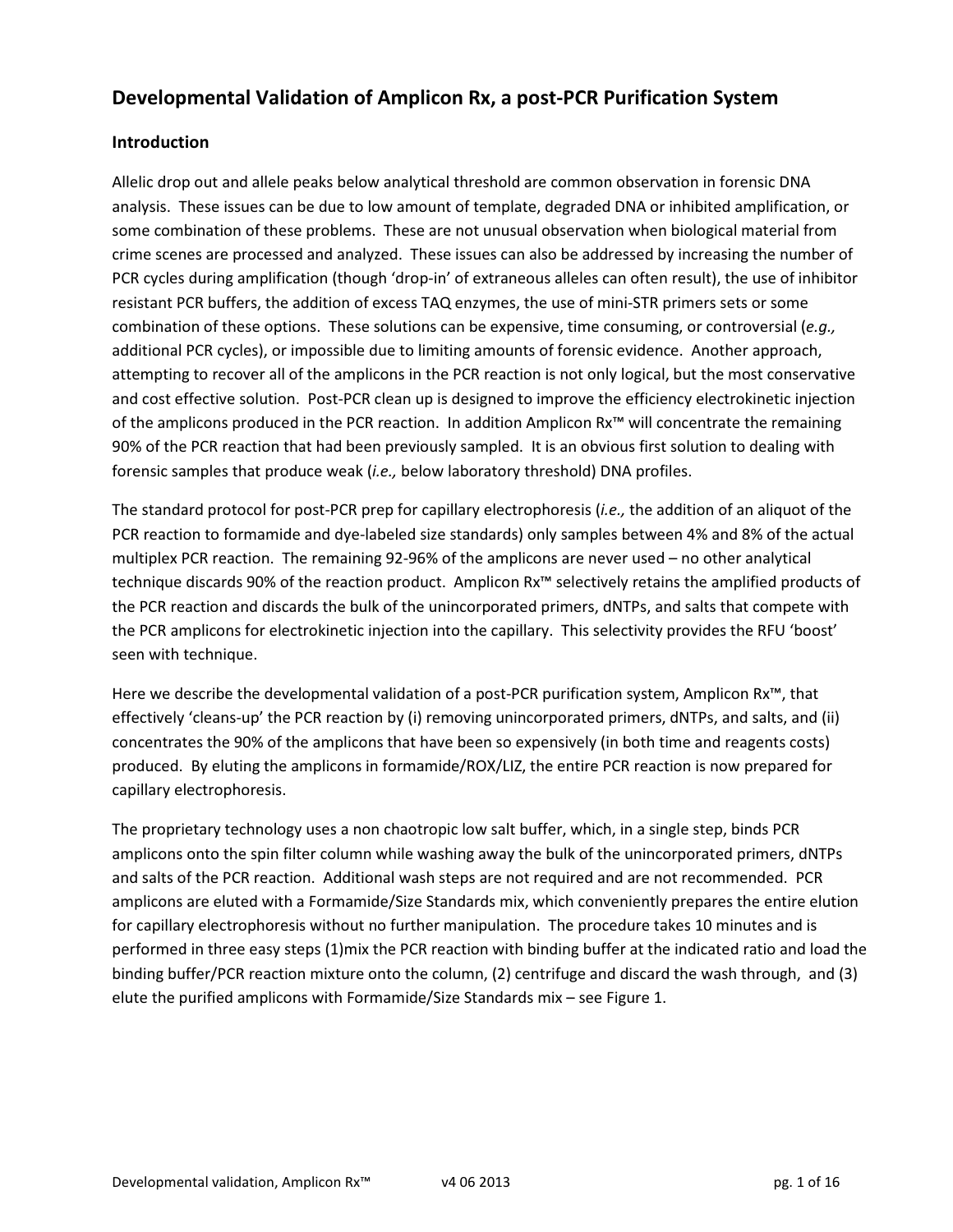

Figure. 1 Schematic of Amplicon Rx™ procedure for post-PCR purification

# Experiment: Post-PCR recovery of Low Template Amount 9947A Control Sample

9947A Control DNA from an Identifiler kit at a concentration 100 pg/µL, was diluted 1:2 in x0.1 TE buffer to obtain 50 pg/ $\mu$ L working stock. From this working stock, 1  $\mu$ L was taken for amplification with Identifiler in 12.5 µL PCR volume under standard cycling conditions. Figure 2 demonstrates analyzed data obtained from 50 pg 9947A sample using standard CE analysis protocol (Figure 2A)and after treatment with Amplicon Rx (Figure 2B). Table 1 shows signal boost that was observed as the result of Amplicon Rx<sup>™</sup> post-PCR treatment.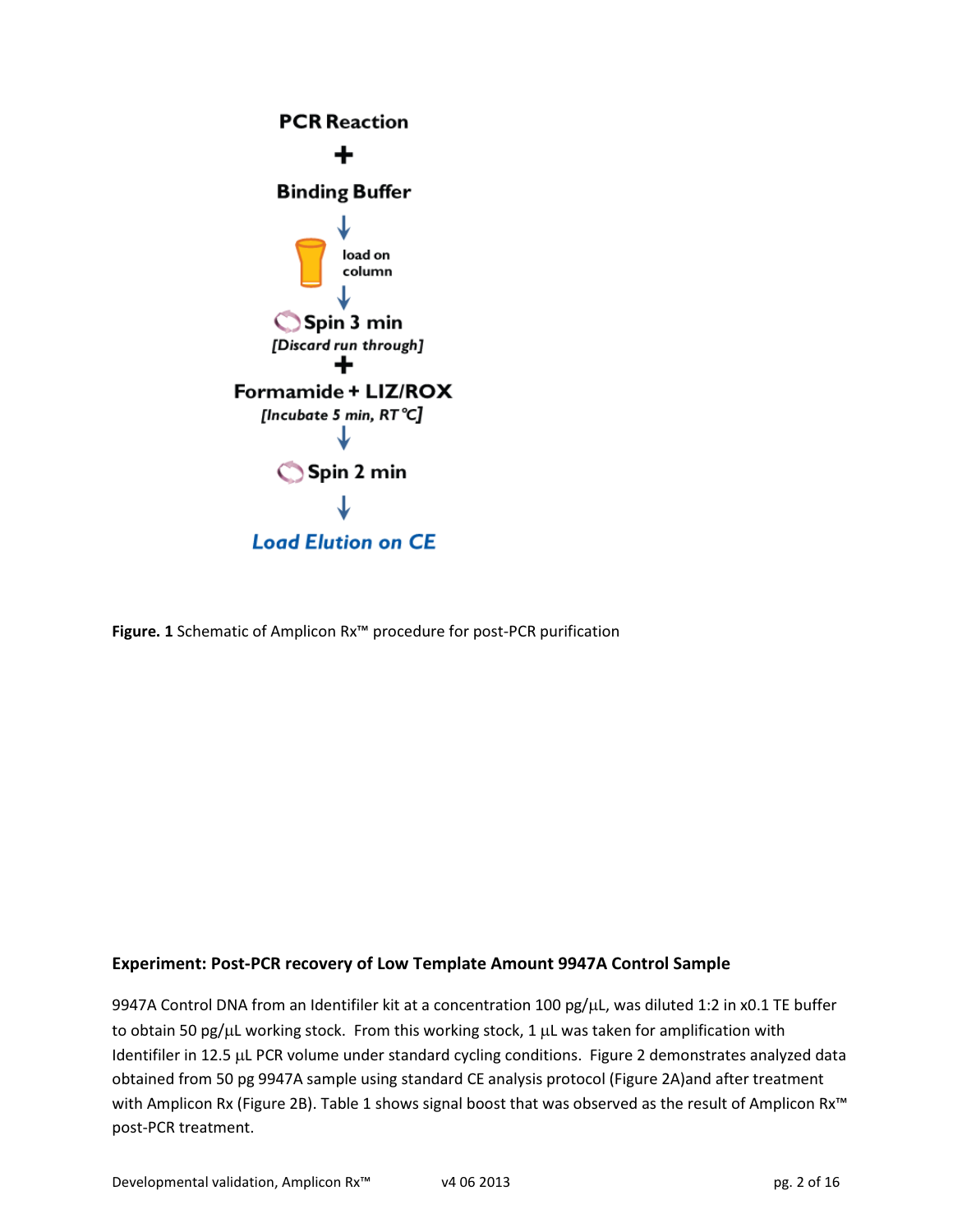

Figure 2. CE analysis of untreated (A) and Amplicon Rx™ treated (B) PCR reaction.

50 pg of 9947A amplified with Identifiler in 12.5 µL PCR volume. Arrows identify FGA alleles 23 and 24 which are below 150 RFU in the untreated sample (A) and that were recovered after Amplicon Rx™ treatment to 418 RFU and 215 RFU, respectively (B). Note the different RFU scales for sections (A) and (B).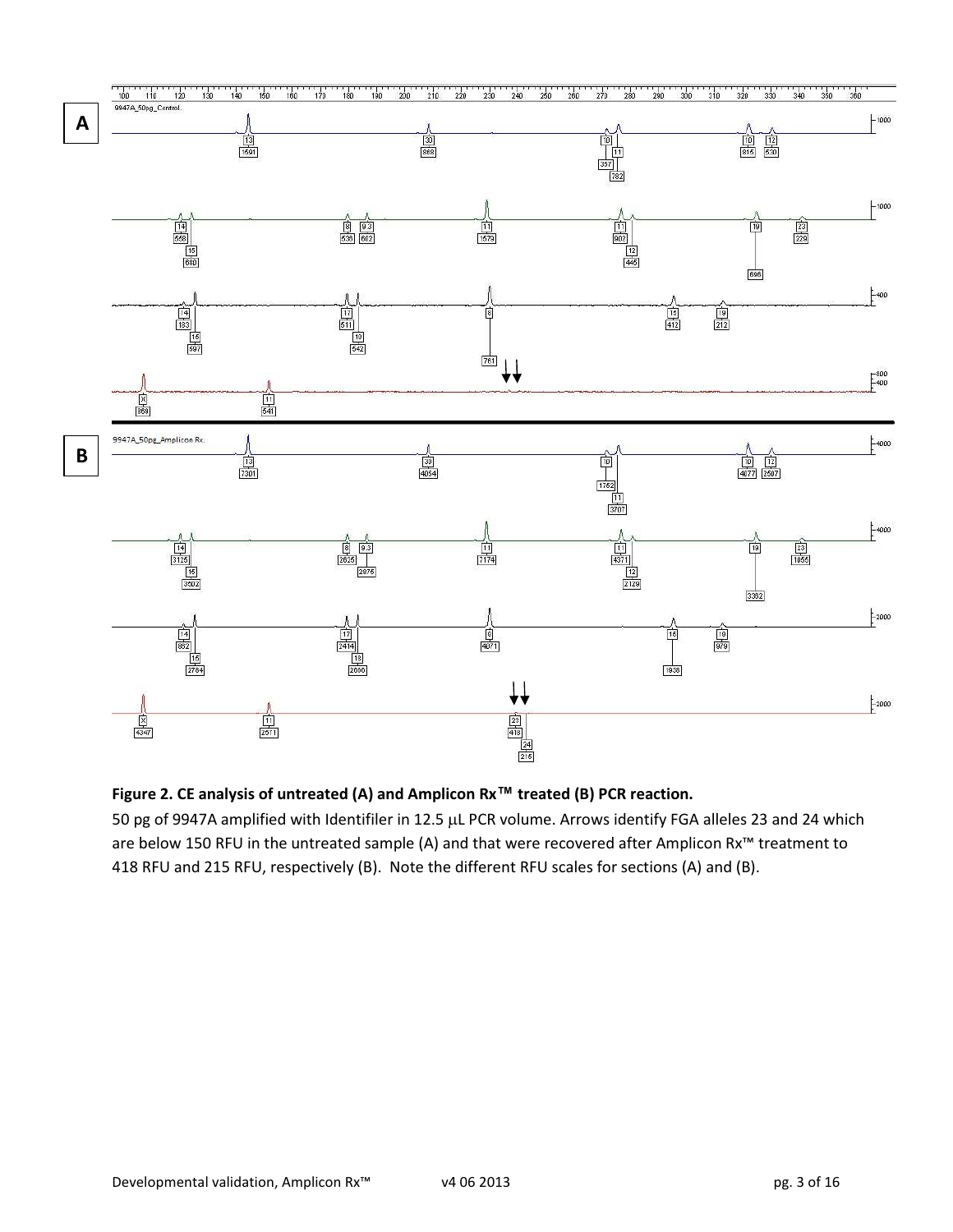| <b>Marker</b> | <b>Alleles</b> | <b>Untreated sample RFUs</b> | <b>Amplicon Rx sample RFUs</b> | <b>Signal Boost (times)</b> |
|---------------|----------------|------------------------------|--------------------------------|-----------------------------|
| D8S1179       | 13             | 1591                         | 7301                           | 4.6                         |
| D21S11        | 30             | 868                          | 4054                           | 4.7                         |
| D7S820        | 10             | 357                          | 1752                           | 4.9                         |
| D7S820        | 11             | 782                          | 3707                           | 4.7                         |
| CSF1PO        | 10             | 815                          | 4077                           | 5.0                         |
| CSF1PO        | 12             | 530                          | 2507                           | 4.7                         |
| D3S1358       | 14             | 558                          | 3125                           | 5.6                         |
| D3S1358       | 15             | 680                          | 3502                           | $5.2$                       |
| <b>TH01</b>   | 8              | 536                          | 2625                           | 4.9                         |
| <b>TH01</b>   | 9.3            | 602                          | 2875                           | 4.8                         |
| D13S317       | 11             | 1579                         | 7174                           | 4.5                         |
| D16S539       | 11             | 902                          | 4371                           | 4.8                         |
| D16S539       | 12             | 445                          | 2129                           | 4.8                         |
| D2S1338       | 19             | 696                          | 3362                           | 4.8                         |
| D2S1338       | 23             | 229                          | 1055                           | 4.6                         |
| D19S433       | 14             | 183                          | 862                            | 4.7                         |
| D19S433       | 15             | 597                          | 2784                           | 4.7                         |
| vWA           | 17             | 511                          | 2414                           | 4.7                         |
| <b>vWA</b>    | 18             | 542                          | 2666                           | 4.9                         |
| <b>TPOX</b>   | 8              | 761                          | 4071                           | 5.3                         |
| D18S51        | 15             | 412                          | 1938                           | 4.7                         |
| D18S51        | 19             | 212                          | 979                            | 4.6                         |
| D5S818        | 11             | 541                          | 2571                           | 4.8                         |
| <b>FGA</b>    | 23             | 97                           | 418                            | 4.3                         |
| <b>FGA</b>    | 24             | 67                           | 215                            | 3.2                         |
| Amelogenin    | X              | 869                          | 4347                           | 5.0                         |

Table 1. Signal boost after Amplicon Rx post-PCR treatment of 50 pg 9947A amplified with Identifiler

Conclusion: Amplicon Rx™ Post-PCR treatment of 50 pg 9947A helped recover two alleles to above 150 RFU threshold and provided an average RFU boost of 4.7 fold. Amplicon Rx™ Post-PCR treatment did not introduce any new alleles that were not present in the original sample.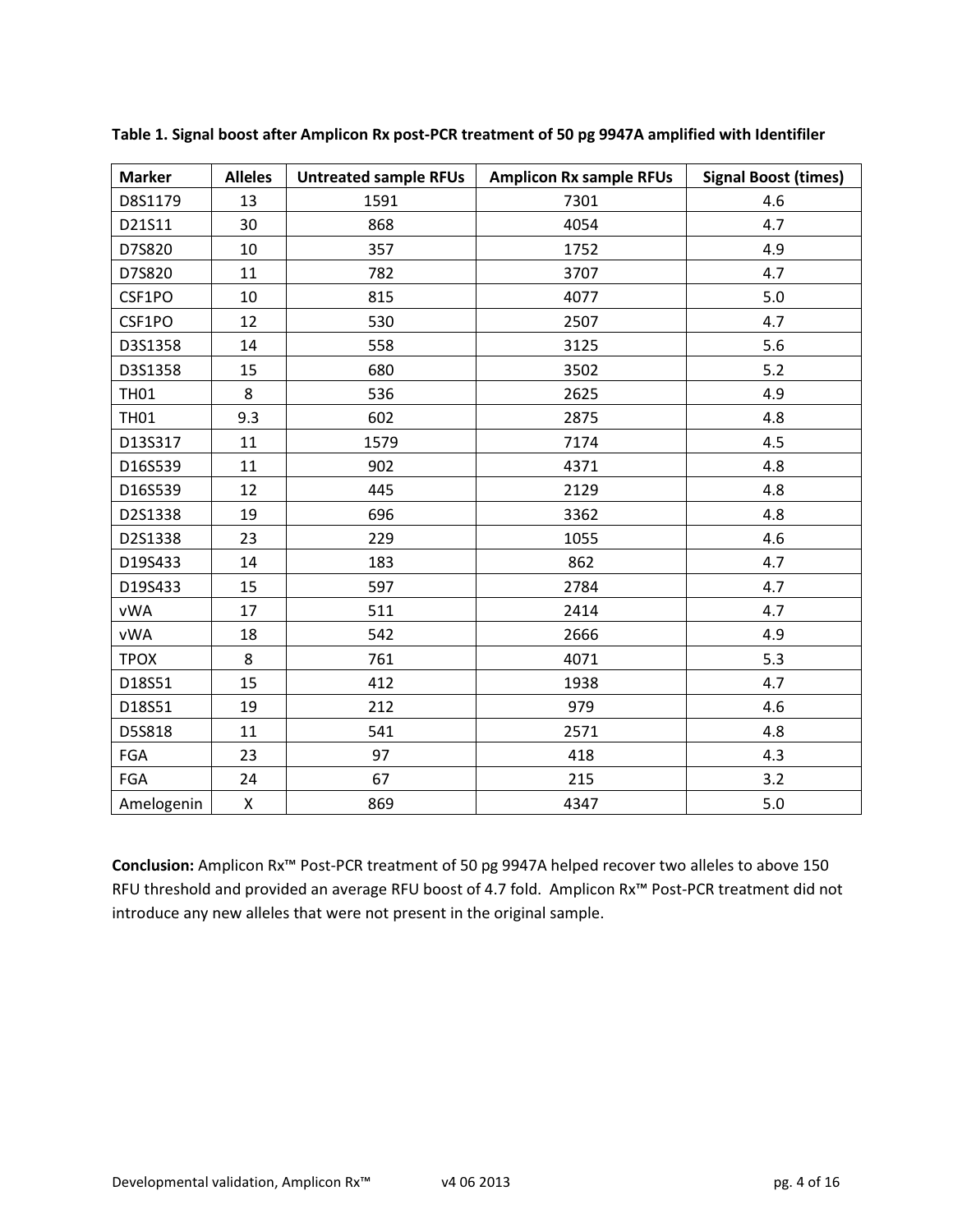9947A Control DNA from an Identifiler kit at a concentration 100 pg/µL, was diluted 1:4 in x0.1 TE buffer to obtain 25 pg/ $\mu$ L working stock. From this working stock, 1  $\mu$ L was taken for amplification with Identifiler in 12.5 µL PCR volume under standard cycling conditions. Figure 3 shows analyzed data obtained from 25 pg 9947A sample using standard CE analysis protocol (Figure 3A)and after treatment with Amplicon Rx™ (Figure 3B). Table 2 shows signal boost that was observed as the result of Amplicon Rx post-PCR treatment.



# Figure 3. CE analysis of untreated (A) and Amplicon Rx™ treated (B) PCR reaction.

25 pg of 9947A amplified with Identifiler in a 12.5 µL PCR reaction volume. Arrows identify CSF1PO allele 12, D13S317 allele 11, D18S51 allele 19, and FGA allele 23, which were below 150 RFU in the untreated sample (A), and were recovered after Amplicon Rx<sup>™</sup> treatment to 730 RFU, 438 RFU, 427 RFU and 593 RFU, respectively (B). Note RFU different scales in (A) and (B).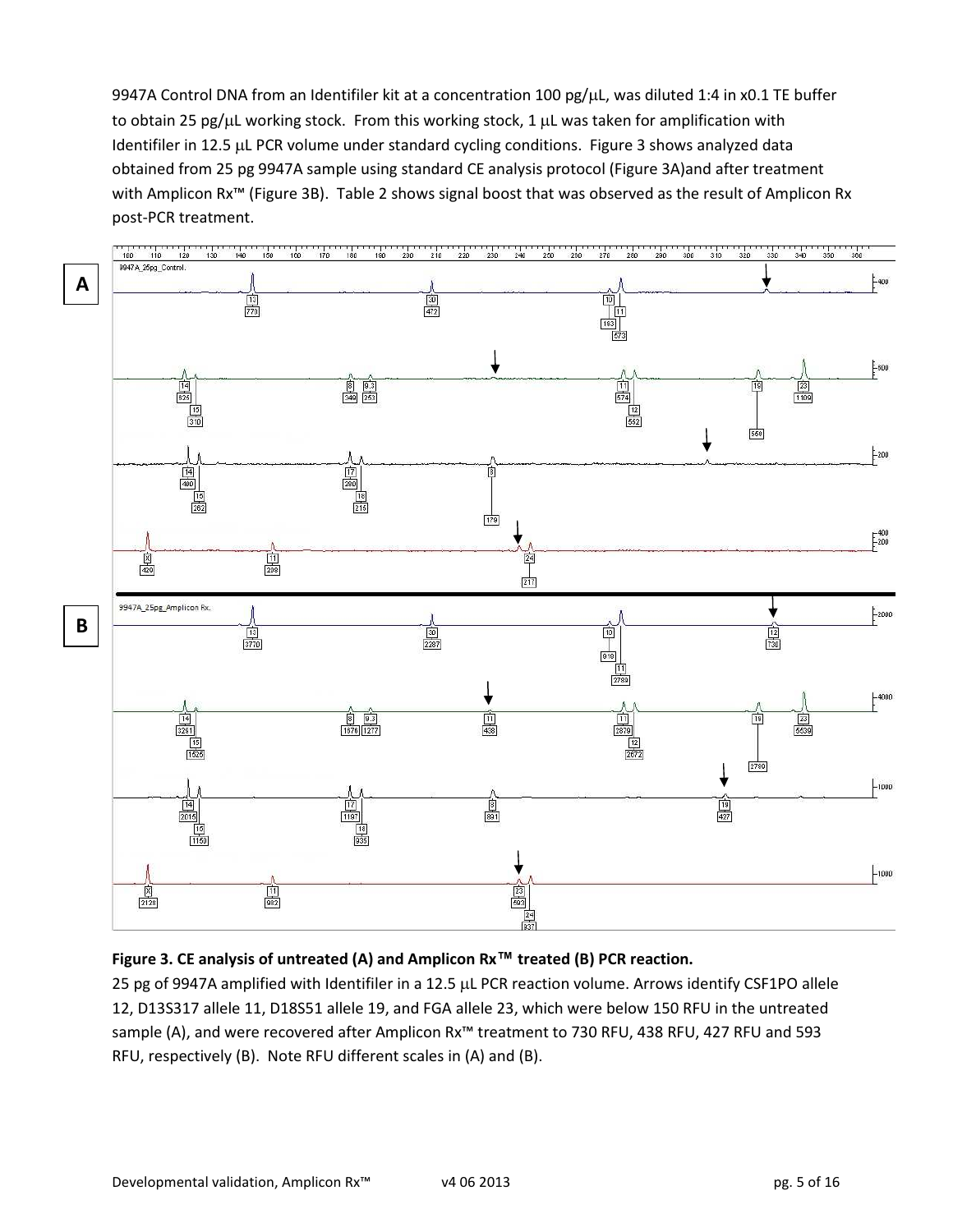| <b>Marker</b> | <b>Alleles</b> | <b>Untreated</b> | <b>Amplicon Rx</b> | <b>Signal Boost (times)</b> |
|---------------|----------------|------------------|--------------------|-----------------------------|
| D8S1179       | 13             | 770              | 3770               | 4.9                         |
| D21S11        | 30             | 472              | 2287               | 4.8                         |
| D7S820        | 10             | 193              | 918                | 4.8                         |
| D7S821        | 11             | 573              | 2789               | 4.9                         |
| CSF1PO        | 10             | drop out         | drop out           |                             |
| CSF1PO        | 12             | 138              | 730                | 5.3                         |
| D3S1358       | 14             | 625              | 3291               | 5.3                         |
| D3S1358       | 15             | 310              | 1525               | 4.9                         |
| <b>TH01</b>   | 8              | 349              | 1676               | 4.8                         |
| <b>TH01</b>   | 9.3            | 253              | 1277               | 5.0                         |
| D13S317       | 11             | 109              | 438                | 4.0                         |
| D16S539       | 11             | 574              | 2879               | 5.0                         |
| D16S539       | 12             | 552              | 2672               | 4.8                         |
| D2S1338       | 19             | 558              | 2789               | 5.0                         |
| D2S1338       | 23             | 1109             | 5539               | 5.0                         |
| D19S433       | 14             | 400              | 2015               | 5.0                         |
| D19S433       | 15             | 262              | 1150               | 4.4                         |
| <b>vWA</b>    | 17             | 280              | 1197               | 4.3                         |
| <b>vWA</b>    | 18             | 215              | 935                | 4.3                         |
| <b>TPOX</b>   | 8              | 179              | 891                | 5.0                         |
| D18S51        | 15             | drop out         | drop out           |                             |
| D18S51        | 19             | 110              | 427                | 3.9                         |
| D5S818        | 11             | 208              | 982                | 4.7                         |
| FGA           | 23             | 135              | 593                | 4.4                         |
| FGA           | 24             | 270              | 1186               | 4.4                         |
| Amelogenin    | X              | 429              | 2128               | 5.0                         |

### Table 2. Signal boost after Amplicon Rx post-PCR treatment of 25 pg 9947A amplified with Identifiler

Conclusion: Amplicon Rx<sup>™</sup> Post-PCR treatment of 25 pg 9947A sample recovered four alleles to above 150 RFU threshold and provided an average RFU boost of 4.7 fold. Amplicon Rx™ Post-PCR treatment did not introduce any new alleles that were not present in the original sample.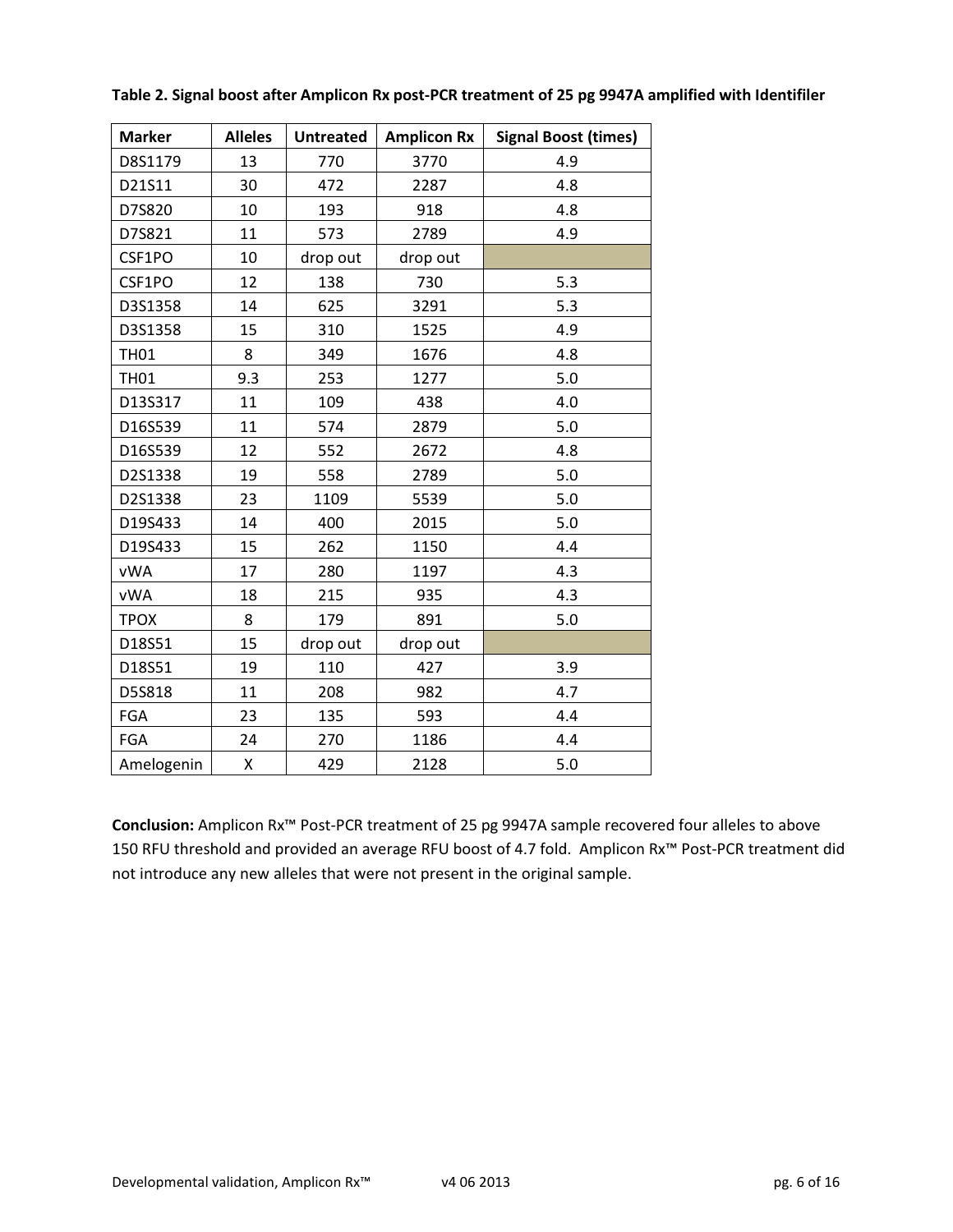### Experiment: Post-PCR Purification of Touch DNA Samples

A Touch DNA sample was collected by swabbing the surface of screwdriver handle. The entire DNA extract was PCR amplified with Identifiler in 6.25 µL PCR volume under standard cycling conditions. Figure 4 shows analyzed data obtained from the screwdriver sample using standard CE analysis protocol (Figure 4A) and after treatment with Amplicon Rx™ (Figure 4B).





Touch DNA sample (screwdriver handle) was amplified with Identifiler in a 6.25 µL PCR reaction volume. Arrows identify D21S11 alleles 30 and 31.2, CSF1PO alleles 11 and 13, D2S1338 alleles 19, 25 and 26, and D5S818 allele13, which were below 100 RFU in the untreated sample (A), and were recovered after Amplicon Rx<sup>™</sup> treatment to 147, 153, 149, 113, 111, 209, 162 and 158 RFU, respectively (B). Note different RFU scales in (A) and (B).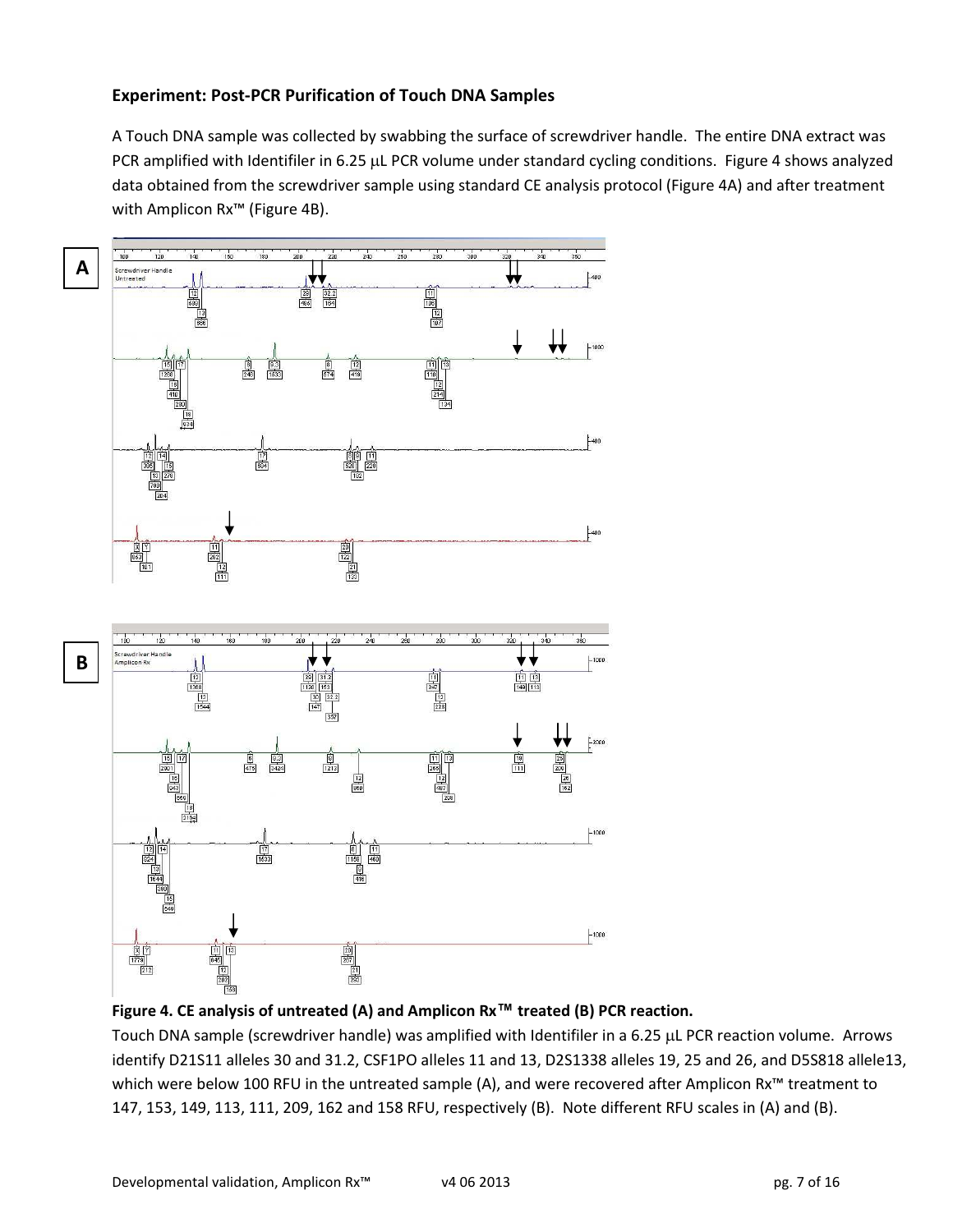Table 3 summarizes data from an analysis of a mixed sample processed by Amplicon Rx™ post-PCR treatment. Allelic peak heights in RFU and peak height ratios for each marker are shown. For example, at D8S1179, the peak height ratio of alleles 12 and 13 is 0.88 (589/666) in the untreated sample, and 0.89 (1368/1544) in the Amplicon Rx™ treated sample. At D3S1358, peak height ratios in the untreated sample are: 3.09 for alleles 15 and 16 (1268/410), 1.46 for alleles 16 and 17 (410/280) and 0.30 for alleles 17 and 18 (280/934). In the Amplicon Rx™ treated samples the peak height ratios are: 3.08 for alleles 15 and 16 (2901/943), 1.43 for alleles 16 and 17 (943/659) and 0.30 for alleles 17 and 18 (659/2164). The last column in the table shows the difference between peak height ratios in the untreated sample and peak height ratios in the sample treated with Amplicon Rx™ for each allelic pair examined, by dividing the "Untreated Ratio" by the "Amplicon Rx™ Ratio".

#### Table 3. Allelic peak height ratios before and after treatment with Amplicon Rx™

|               |                |                      |                        |                         |                           | <b>Untreated Ratio</b>        |
|---------------|----------------|----------------------|------------------------|-------------------------|---------------------------|-------------------------------|
| <b>Marker</b> | <b>Alleles</b> | <b>Untreated RFU</b> | <b>Untreated Ratio</b> | <b>Amplicon Rx™ RFU</b> | <b>Amplicon Rx™ Ratio</b> | AmpliconRx <sup>™</sup> Ratio |
| D8S1179       | 12             | 589                  | 0.88                   | 1368                    | 0.89                      | 0.998                         |
| D8S1179       | 13             | 666                  |                        | 1544                    |                           |                               |
| D21S11        | 29             | 495                  | 3.02                   | 1120                    | 3.14                      | 0.962                         |
| D21S11        | 32.2           | 164                  |                        | 357                     |                           |                               |
| D7S820        | 11             | 106                  | 0.99                   | 247                     | 1.08                      | 0.914                         |
| D7S820        | 12             | 107                  |                        | 228                     |                           |                               |
| D3S1358       | 15             | 1268                 | 3.09                   | 2901                    | 3.08                      | 1.005                         |
| D3S1358       | 16             | 410                  | 1.46                   | 943                     | 1.43                      | 1.023                         |
| D3S1358       | 17             | 280                  | 0.30                   | 659                     | 0.30                      | 0.984                         |
| D3S1358       | 18             | 934                  |                        | 2164                    |                           |                               |
| <b>TH01</b>   | 6              | 248                  | 0.16                   | 475                     | 0.14                      | 1.166                         |
| <b>TH01</b>   | 9.3            | 1533                 |                        | 3424                    |                           |                               |
| D13S317       | 8              | 574                  | 1.37                   | 1213                    | 1.41                      | 0.971                         |
| D13S317       | 12             | 419                  |                        | 860                     |                           |                               |
| D16S539       | 11             | 110                  | 0.51                   | 266                     | 0.55                      | 0.941                         |
| D16S539       | 12             | 214                  | 1.60                   | 487                     | 1.63                      | 0.977                         |
| D16S539       | 13             | 134                  |                        | 298                     |                           |                               |
| D19S433       | 12             | 385                  | 0.49                   | 824                     | 0.50                      | 0.972                         |
| D19S433       | 13             | 790                  | 3.87                   | 1644                    | 4.22                      | 0.919                         |
| D19S433       | 14             | 204                  | 0.73                   | 390                     | 0.71                      | 1.029                         |
| D19S433       | 15             | 279                  |                        | 549                     |                           |                               |
| <b>TPOX</b>   | 8              | 528                  | 2.75                   | 1159                    | 2.79                      | 0.987                         |
| <b>TPOX</b>   | 9              | 192                  | 0.84                   | 416                     | 0.90                      | 0.931                         |
| <b>TPOX</b>   | 11             | 228                  |                        | 460                     |                           |                               |
| D5S818        | 11             | 292                  | 2.63                   | 645                     | 3.19                      | 0.824                         |
| D5S818        | 12             | 111                  |                        | 202                     |                           |                               |
| FGA           | 20             | 122                  | 0.92                   | 267                     | 0.91                      | 1.007                         |
| FGA           | 21             | 133                  |                        | 293                     |                           |                               |

(Touch DNA sample from screwdriver handle)

Conclusion: Amplicon Rx™ Post-PCR treatment of Touch DNA sample from screwdriver handle recovered eight alleles to above 100 RFU threshold and preserved the allelic peak height ratios. Amplicon Rx™ Post-PCR treatment did not introduce any new alleles that were not present in the original sample.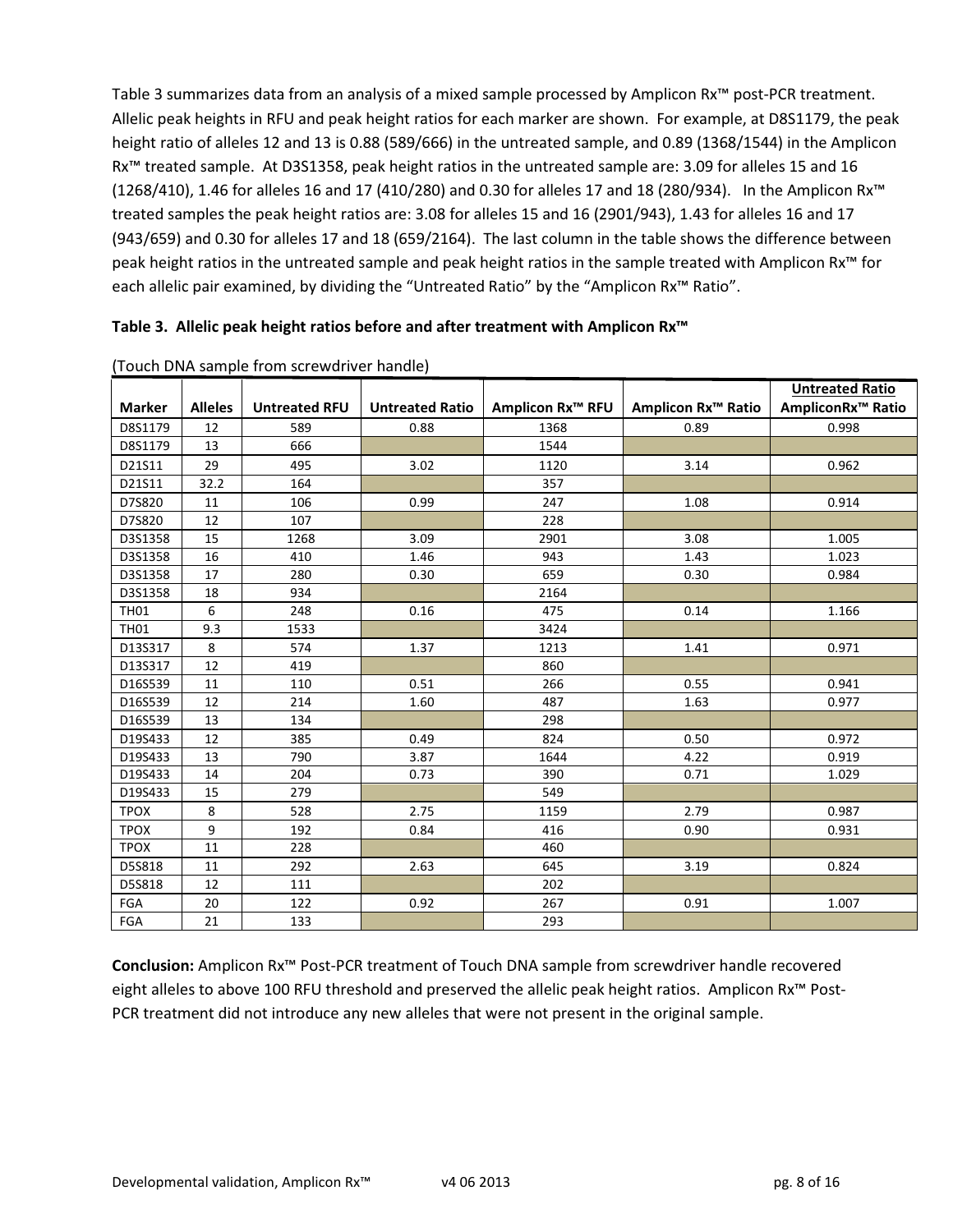Another Touch DNA sample was collected by swabbing the surface of a piece of paper. The entire DNA extract was PCR amplified with Identifiler in 6.25 µL PCR reaction under standard cycling conditions. Figure 5 shows analyzed data obtained from the swabbed paper sample using standard CE analysis protocol (Figure 5A) and after treatment with Amplicon Rx<sup>™</sup> (Figure 5B).



### Figure 5. CE analysis of untreated (A) and Amplicon Rx™ treated (B) PCR reaction.

Touch DNA sample (swabbed paper) was amplified with Identifiler in a 6.25 µL PCR reaction. Arrows identify D7S820 alleles 10 and 12, CSF1PO alleles 11 and 13, D16S539 alleles 11, 12 and 13, D2S1338 allele 26, and FGA alleles 20, 21, 23 and 24 which were below 100 RFU in the untreated sample (A), and were recovered after Amplicon Rx™ treatment to 420, 732, 164, 132, 260, 703, 750, 196, 90, 277, 144 and 181 RFU, respectively (B). Note different RFU scales in (A) and (B).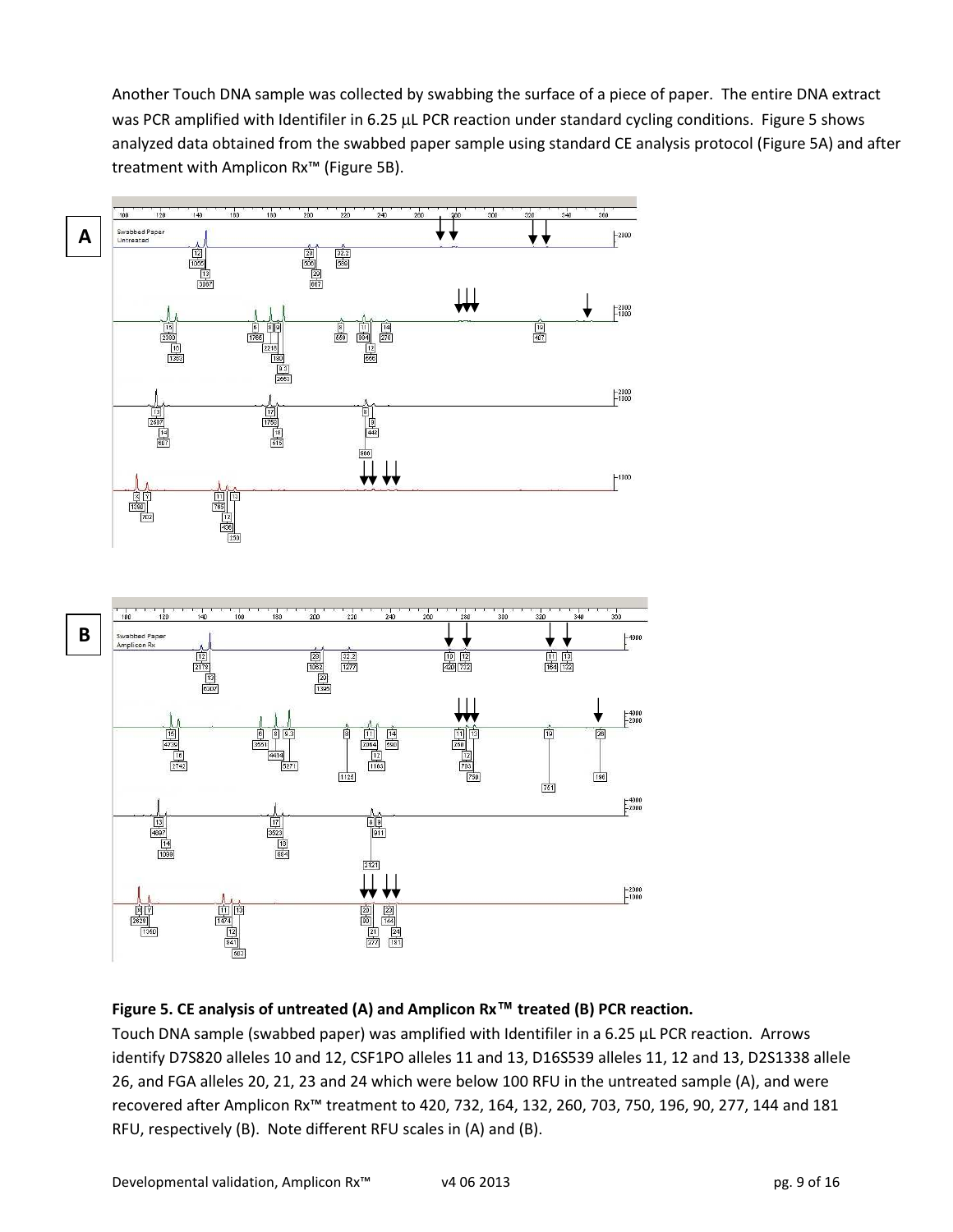Table 4 summarizes data collected from a mixed sample analyzed before and after Amplicon Rx™ post-PCR treatment. Allelic peak heights in RFU and peak height ratios for each marker are shown. For example, at D8S1179, peak height ratio of alleles 12 and 13 is 0.34 (1055/3067) in the untreated sample, and 0.35 (2178/6207) in the Amplicon Rx™ treated sample. At D13S317, peak height ratios in the untreated sample are 0.57 for alleles 8 and 11 (559/984), 1.77 for alleles 11 and 12 (984/556) and 2.00 for alleles 12 and 14 (556/278). In the Amplicon Rx™ treated sample, the peak height ratios are: 0.55 for alleles 8 and 11 (1125/2064), 1.77 for alleles 11 and 12 (2064/1163) and 1.97 for alleles 12 and 14 (1163/590). The last column in the table shows the difference between peak height ratios in the untreated sample and peak height ratios in the sample treated with Amplicon Rx™ for each allelic pair examined, by dividing the "Untreated Ratio" by the "Amplicon Rx™ Ratio".

| <b>Marker</b> | <b>Alleles</b> | <b>Untreated RFU</b> | <b>Untreated</b><br>Ratio | AmpliconRx™<br><b>RFU</b> | AmpliconRx™<br>Ratio | <b>Untreated Ratio</b><br>AmpliconRx™<br>Ratio |
|---------------|----------------|----------------------|---------------------------|---------------------------|----------------------|------------------------------------------------|
| D8S1179       | 12             | 1055                 | 0.34                      | 2178                      | 0.35                 | 0.980                                          |
| D8S1179       | 13             | 3067                 |                           | 6207                      |                      |                                                |
| D21S11        | 28             | 506                  | 0.76                      | 1062                      | 0.76                 | 0.996                                          |
| D21S11        | 29             | 667                  | 1.13                      | 1395                      | 1.09                 | 1.037                                          |
| D21S11        | 32.2           | 589                  |                           | 1277                      |                      |                                                |
| D3S1358       | 15             | 2380                 | 1.75                      | 4739                      | 1.73                 | 1.010                                          |
| D3S1358       | 16             | 1363                 |                           | 2742                      |                      |                                                |
| <b>TH01</b>   | 6              | 1765                 | 0.80                      | 3551                      | 0.80                 | 0.989                                          |
| <b>TH01</b>   | 8              | 2218                 | 0.87                      | 4414                      | 0.84                 | 1.037                                          |
| <b>TH01</b>   | 9.3            | 2553                 |                           | 5271                      |                      |                                                |
| D13S317       | 8              | 559                  | 0.57                      | 1125                      | 0.55                 | 1.042                                          |
| D13S317       | 11             | 984                  | 1.77                      | 2064                      | 1.77                 | 0.997                                          |
| D13S317       | 12             | 556                  | 2.00                      | 1163                      | 1.97                 | 1.015                                          |
| D13S317       | 14             | 278                  |                           | 590                       |                      |                                                |
| D19S433       | 13             | 2587                 | 4.26                      | 4897                      | 4.46                 | 0.956                                          |
| D19S433       | 14             | 607                  |                           | 1099                      |                      |                                                |
| <b>vWA</b>    | 17             | 1758                 | 3.41                      | 3523                      | 3.58                 | 0.953                                          |
| <b>vWA</b>    | 18             | 515                  |                           | 984                       |                      |                                                |
| <b>TPOX</b>   | 8              | 966                  | 2.19                      | 2121                      | 2.33                 | 0.939                                          |
| <b>TPOX</b>   | 9              | 442                  |                           | 911                       |                      |                                                |
| D5S818        | 11             | 765                  | 1.75                      | 1474                      | 1.75                 | 1.001                                          |
| D5S818        | 12             | 436                  | 1.74                      | 841                       | 1.67                 | 1.043                                          |
| D5S818        | 13             | 250                  |                           | 503                       |                      |                                                |

Table 4. Allelic peak height ratios before and after treatment with Amplicon Rx<sup>™</sup> (Touch DNA sample from swabbed paper)

Conclusion: Amplicon Rx™ Post-PCR treatment of Touch DNA sample from swabbed paper recovered eleven alleles above a 100 RFU threshold and preserved allelic peak height ratios. Amplicon Rx™ Post-PCR treatment did not introduce any new alleles that were not present in the original sample.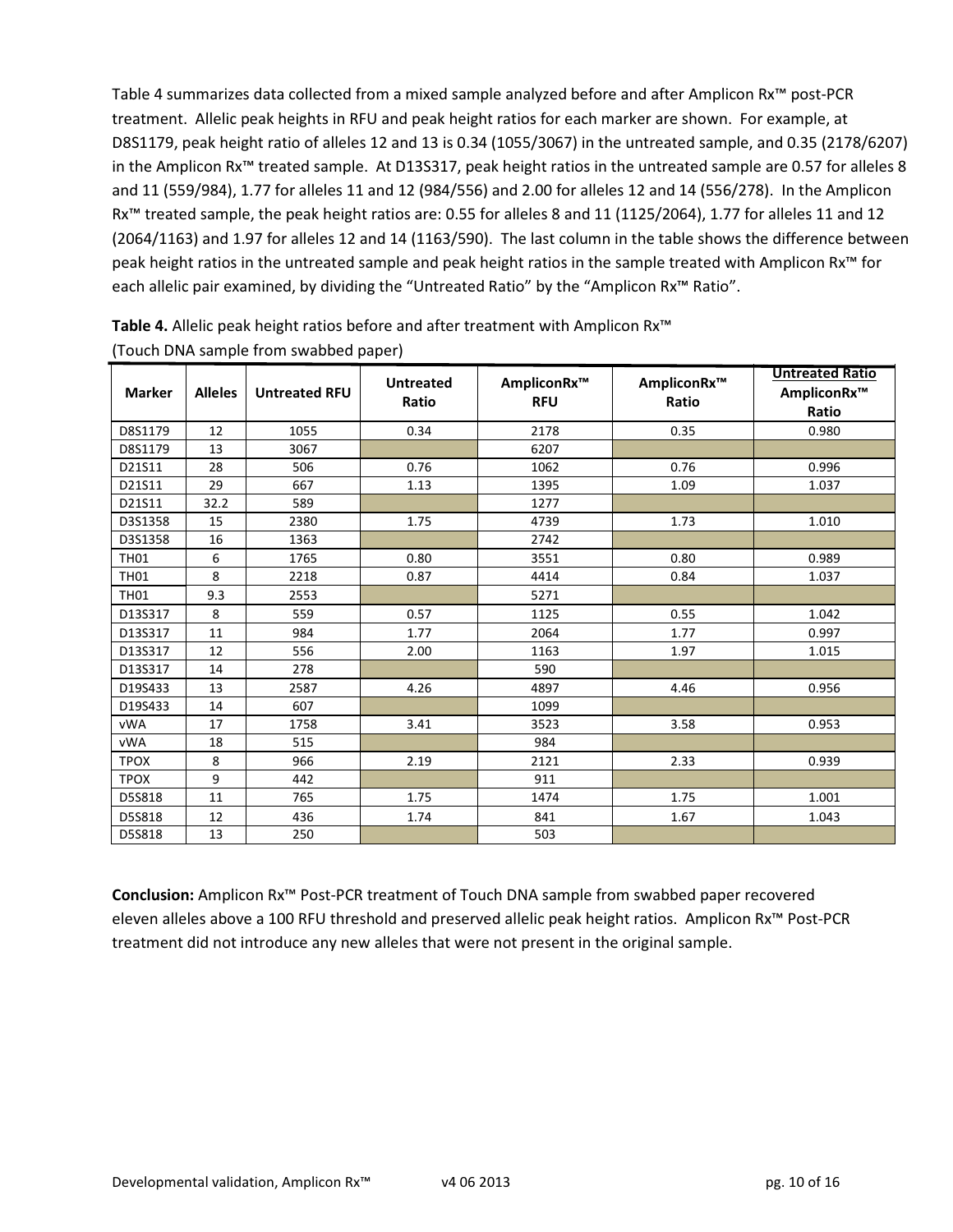# Experiment: Post-PCR Purification of DNA Samples from Fingerprints on Glass Slides

Left and right index fingerprints were deposited on glass slides and a touch/fingerprint DNA samples was collected by swabbing these surfaces. The entire DNA extract was PCR amplified with Identifiler in a 25 µL PCR volume under standard cycling conditions. Post-PCR purification with Amplicon Rx™ resulted in oversaturating signal. In order to accurately calculate the signal boost, Amplicon Rx™ treated and untreated control samples from left and right index fingerprints were diluted 1:10 and 1:5, respectively, in Formamide/LIZ and re-injected. Figures 6 shows raw data of untreated controls (Figure 6 A and B) and Amplicon Rx™ treated (Figure 6 C and D) samples.



# Figure 6. Signal boost after Amplicon Rx™ post-PCR treatment of left and right index fingerprint DNA samples amplified with Identifiler

- A. Untreated control sample from left index fingerprint diluted 1:10;
- B. Untreated control sample from right index fingerprint diluted 1:5;
- C. Amplicon Rx™ treated sample from left index fingerprint diluted 1:10;
- D. Amplicon Rx™ treated sample from right index fingerprint diluted 1:5.

Table 5 summarizes the RFU boost in allelic peak signal. Amplicon Rx™ Post-PCR treatment did not introduce any new alleles that were not present in the original sample.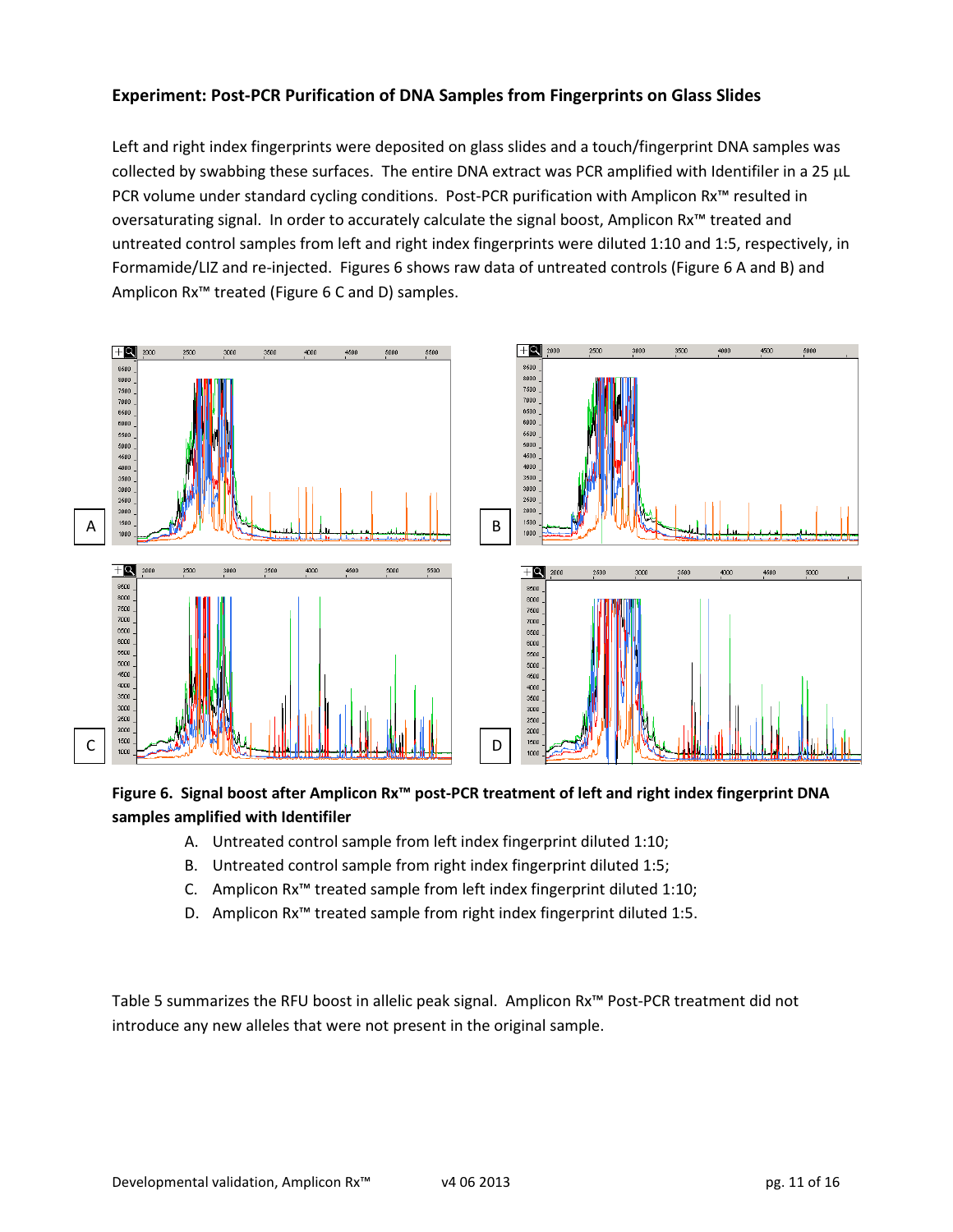Table 5. Signal boost after Amplicon Rx™ post-PCR treatment of left and right index fingerprint DNA samples amplified with Identifiler

| Marker/Allele      | <b>Left Index Fingerprint</b> | <b>Right Index Fingerprint</b> | Average          |
|--------------------|-------------------------------|--------------------------------|------------------|
|                    | <b>Signal Boost (times)</b>   | <b>Signal Boost (times)</b>    | Signal Boost (x) |
| D8S1179/Homozygote | 9.6                           | 11.1                           | 10.3             |
| D21S11/Allele 1    | 13.3                          | 12.9                           | 13.1             |
| D21S11/Allele 2    | 13.2                          | 12.8                           | 13.0             |
| D7S820/Allele 1    | 13.6                          | 13.0                           | 13.3             |
| D7S820/Allele 2    | 12.6                          | 12.6                           | 12.6             |
| CSF1PO/Allele 1    | 12.7                          | 13.1                           | 12.9             |
| CSF1PO/Allele 2    | 12.7                          | 10.4                           | 11.6             |
| D3S1358/Homozygote | 13.4                          | 11.1                           | 12.3             |
| TH01/Homozygote    | 7.5                           | 12.2                           | 9.8              |
| D13S317/Allele 1   | 12.0                          | 12.0                           | 12.0             |
| D13S317/Allele 2   | 11.0                          | 11.3                           | 11.2             |
| D16S539/Allele 1   | 12.6                          | 12.7                           | 12.7             |
| D16S539/Allele 2   | 13.8                          | 12.5                           | 13.2             |
| D2S1338/Allele 1   | 13.4                          | 11.9                           | 12.6             |
| D2S1338/Allele 2   | 11.8                          | 10.5                           | 11.2             |
| D19S433/Allele 1   | 10.9                          | 11.0                           | 11.0             |
| D19S433/Allele 2   | 11.8                          | 11.0                           | 11.4             |
| vWA /Allele 1      | 12.7                          | 11.6                           | 12.2             |
| vWA /Allele 2      | 10.9                          | 11.6                           | 11.3             |
| TPOX/Allele 1      | 12.4                          | 11.8                           | 12.1             |
| TPOX/Allele 2      | 10.9                          | 9.3                            | 10.1             |
| D18S51/Allele 1    | 7.7                           | 7.2                            | 7.4              |
| D18S51/Allele 2    | 9.5                           | 8.9                            | 9.2              |
| D5S818/Allele 1    | 12.3                          | 11.2                           | 11.7             |
| D5S818/Allele 2    | 11.0                          | 10.2                           | 10.6             |
| FGA/Allele 1       | 11.1                          | 9.5                            | 10.3             |
| FGA/Allele 2       | 12.7                          | 8.5                            | 10.6             |
| Amelogenin/X       | 12.2                          | 10.0                           | 11.1             |
| Amelogenin/Y       | 11.2                          | 10.0                           | 10.6             |

Conclusion: Amplicon Rx<sup>™</sup> Post-PCR treatment of fingerprint samples amplified with Identifiler in a 25 µL PCR reaction provided an average RFU boost of 7.4 - 13.3 fold. Amplicon Rx<sup>™</sup> Post-PCR treatment did not introduce any new alleles that were not present in the original sample.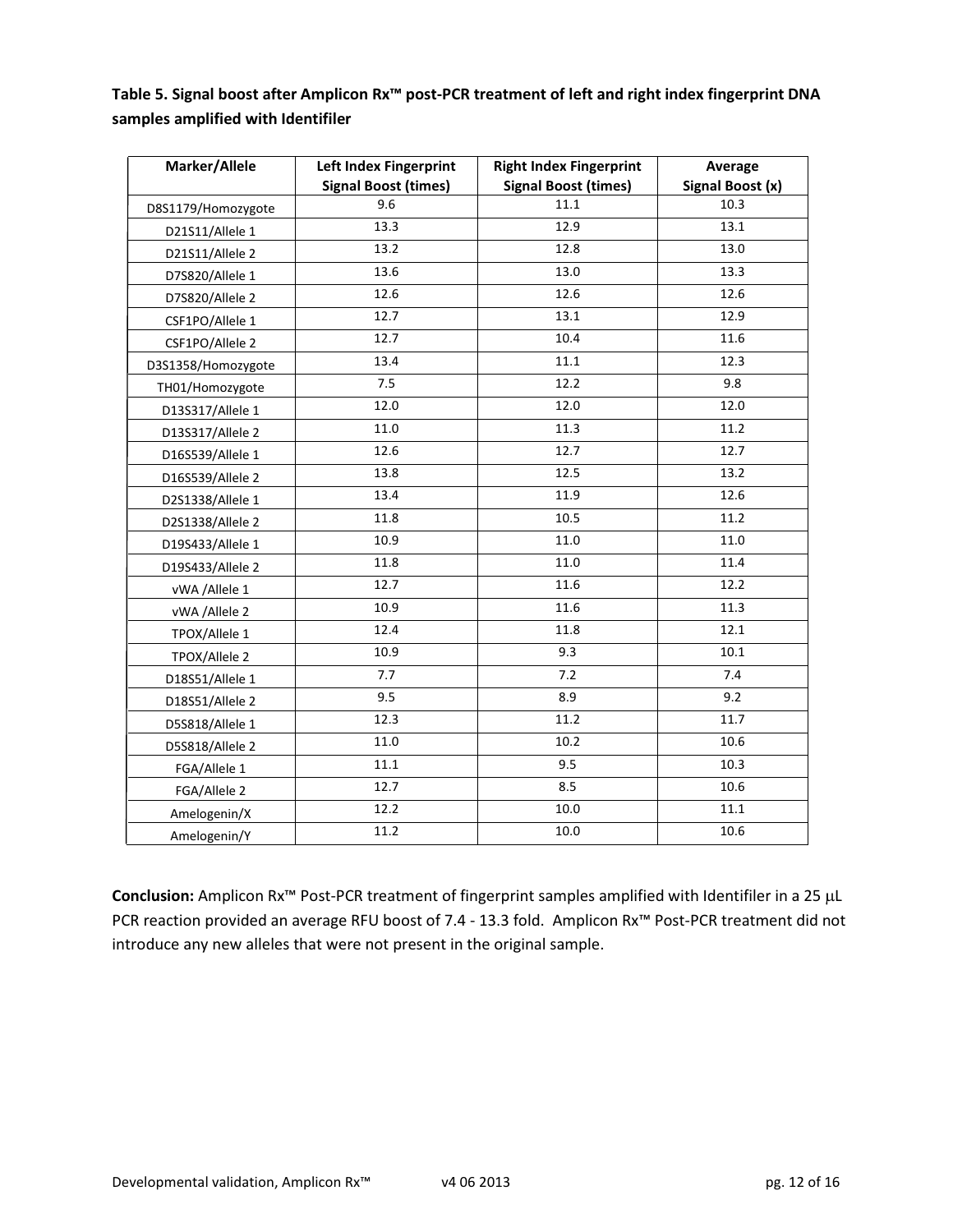### Experiment: Amplicon Rx™ Post-PCR Treatment of Samples Amplified with PowerPlex 16 and Y-filer

In order to verify that the RFU bust with Amplicon Rx™ treated samples is not limited to Identifiler PCR amplification kits, positive control samples amplified with PowerPlex 16 and Y-filer were analyzed before and after Amplicon Rx™ treatment.

Positive Control 2800M was PCR amplified with PowerPlex 16 kit and mixed 1:20 with the PowerPlex 16 amplified Negative Control (blank that contained PCR primer mix, buffer and enzyme, but no DNA template) as follows: 1.25 µL of Positive Control 2800M was mixed with 23.75 µL of Negative Control. 1 µL of this sample was used for capillary electrophoresis as per standard protocol (Figure 7A), while the rest of the volume was treated with Amplicon Rx™ before electrophoresis (Figure 7B).



Figure 7. RFU boost after Amplicon Rx™ treatment of PowerPlex 16 amplified Positive Control 2800M sample A - Untreated Control sample; B - Amplicon Rx™ treated sample. Note different RFU scales in (A) and (B).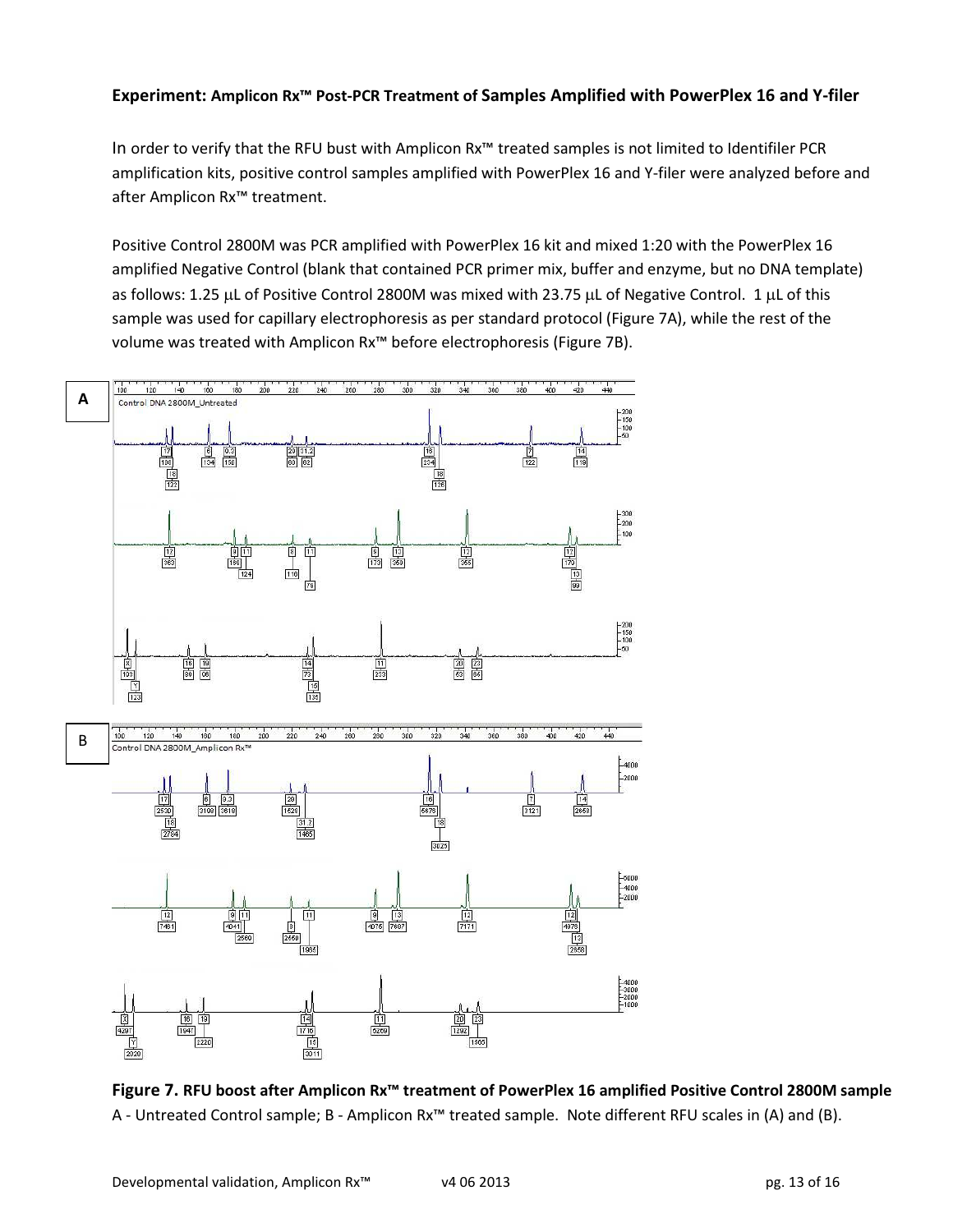Table 6 summarizes the RFU signal boost observed as the result of Amplicon Rx™ Post-PCR treatment.

| <b>Marker</b> | <b>Alleles</b> | <b>Unterated sample RFUs</b> | <b>Amplicon Rx sample RFUs</b> | Signal Boost (x) |
|---------------|----------------|------------------------------|--------------------------------|------------------|
| D3S1358       | 17             | 108                          | 2530                           | 23.4             |
| D3S1358       | 18             | 122                          | 2784                           | 22.8             |
| <b>TH01</b>   | 6              | 134                          | 3198                           | 23.9             |
| <b>TH01</b>   | 9.3            | 150                          | 3618                           | 24.1             |
| D21S11        | 29             | 60                           | 1528                           | 25.5             |
| D21S11        | 31.2           | 62                           | 1465                           | 23.6             |
| D18S51        | 16             | 234                          | 5676                           | 24.3             |
| D18S51        | 18             | 126                          | 3025                           | 24.0             |
| Penta E       | $\overline{7}$ | 122                          | 3121                           | 25.6             |
| Penta E       | 14             | 119                          | 2658                           | 22.3             |
| D5S818        | 12             | 363                          | 7461                           | 20.6             |
| D13S317       | 9              | 169                          | 4041                           | 23.9             |
| D13S317       | 11             | 124                          | 2569                           | 20.7             |
| D7S820        | 8              | 116                          | 2550                           | 22.0             |
| D7S820        | 11             | 79                           | 1965                           | 24.9             |
| D16S539       | 9              | 173                          | 4075                           | 23.6             |
| D16S539       | 13             | 359                          | 7687                           | 21.4             |
| CSF1PO        | 12             | 355                          | 7171                           | 20.2             |
| Penta D       | 12             | 179                          | 4976                           | 27.8             |
| Penta D       | 13             | 99                           | 2658                           | 26.8             |
| <b>vWA</b>    | 16             | 89                           | 1947                           | 21.9             |
| vWA           | 19             | 96                           | 2220                           | 23.1             |
| D8S1179       | 14             | 73                           | 1716                           | 23.5             |
| D8S1179       | 15             | 135                          | 3011                           | 22.3             |
| <b>TPOX</b>   | 11             | 233                          | 5269                           | 22.6             |
| FGA           | 20             | 53                           | 1292                           | 24.4             |
| FGA           | 23             | 65                           | 1565                           | 24.1             |
| Amelogenin    | X              | 193                          | 4297                           | 22.3             |
| Amelogenin    | Υ              | 123                          | 2828                           | 23.0             |

Table 6. RFU boost after Amplicon Rx™ treatment of PowerPlex 16 amplified Positive Control 2800M sample

Conclusion: Amplicon Rx™ Post-PCR treatment of PowerPlex 16 amplified Positive Control 2800M sample provided average RFU boost of 23.4 fold. Amplicon Rx<sup>™</sup> Post-PCR treatment did not introduce any new alleles that were not present in the original sample.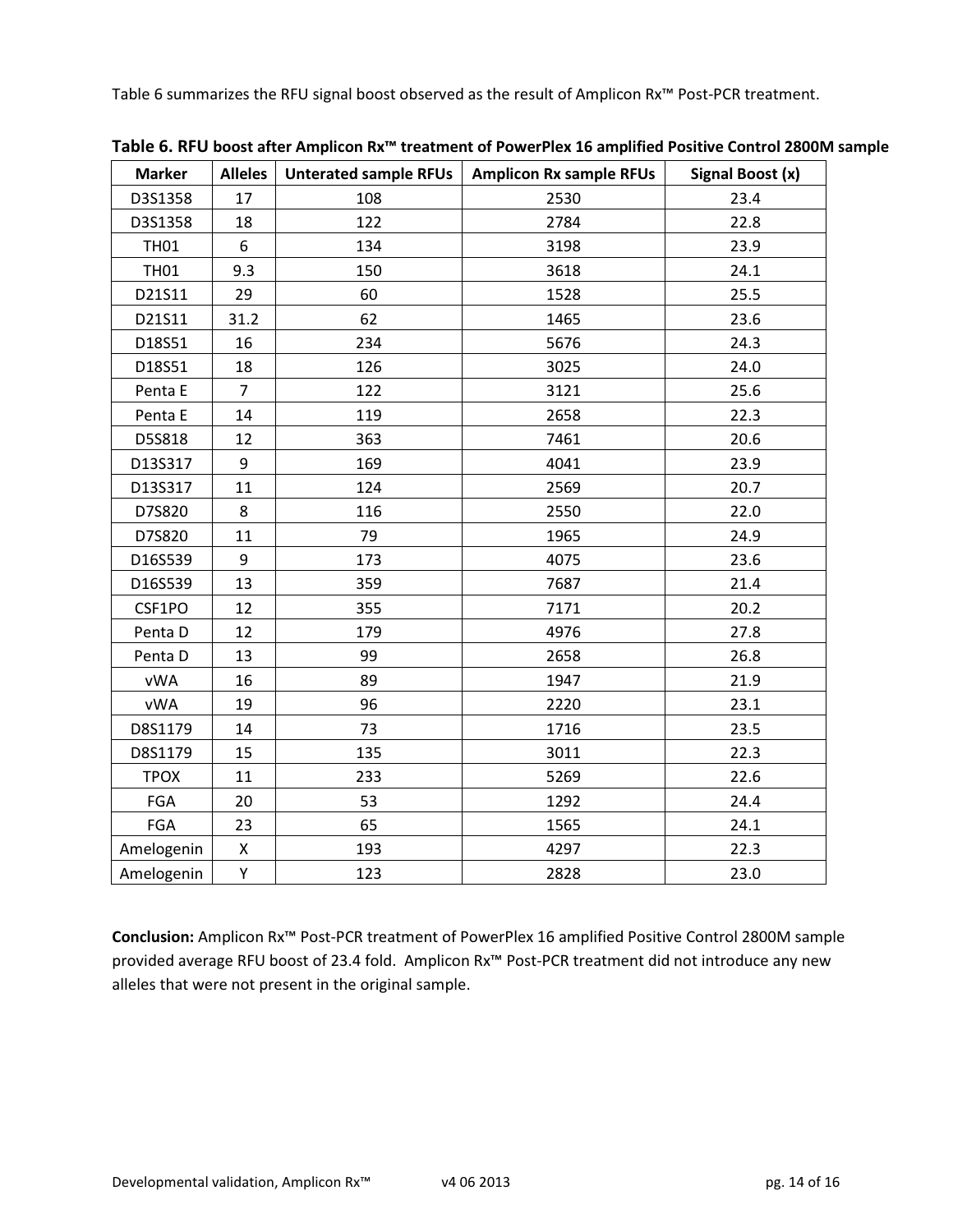In order to test the effect of Amplicon Rx™ Post-PCR treatment on samples amplified with Y-filer, Positive Control 007 and Negative Control (blank that contained PCR primer mix, buffer and enzyme, but no DNA template) previously PCR amplified with Y-filer, were mixed 1:10 as follows: 2.5 µL of Positive Control 007 were mixed with 22.5 µL of Negative Control. 1.5 µL of this sample were used for capillary electrophoresis as per standard protocol (Figure 8A), while the rest of the volume was treated with Amplicon Rx™ before electrophoresis (Figure 8B).



Figure 8. RFU boost after Amplicon Rx™ treatment of Y-filer amplified Positive Control 007 sample A - Untreated Control sample; B - Amplicon Rx™ treated sample. Note different RFU scales in (A) and (B).

A

B